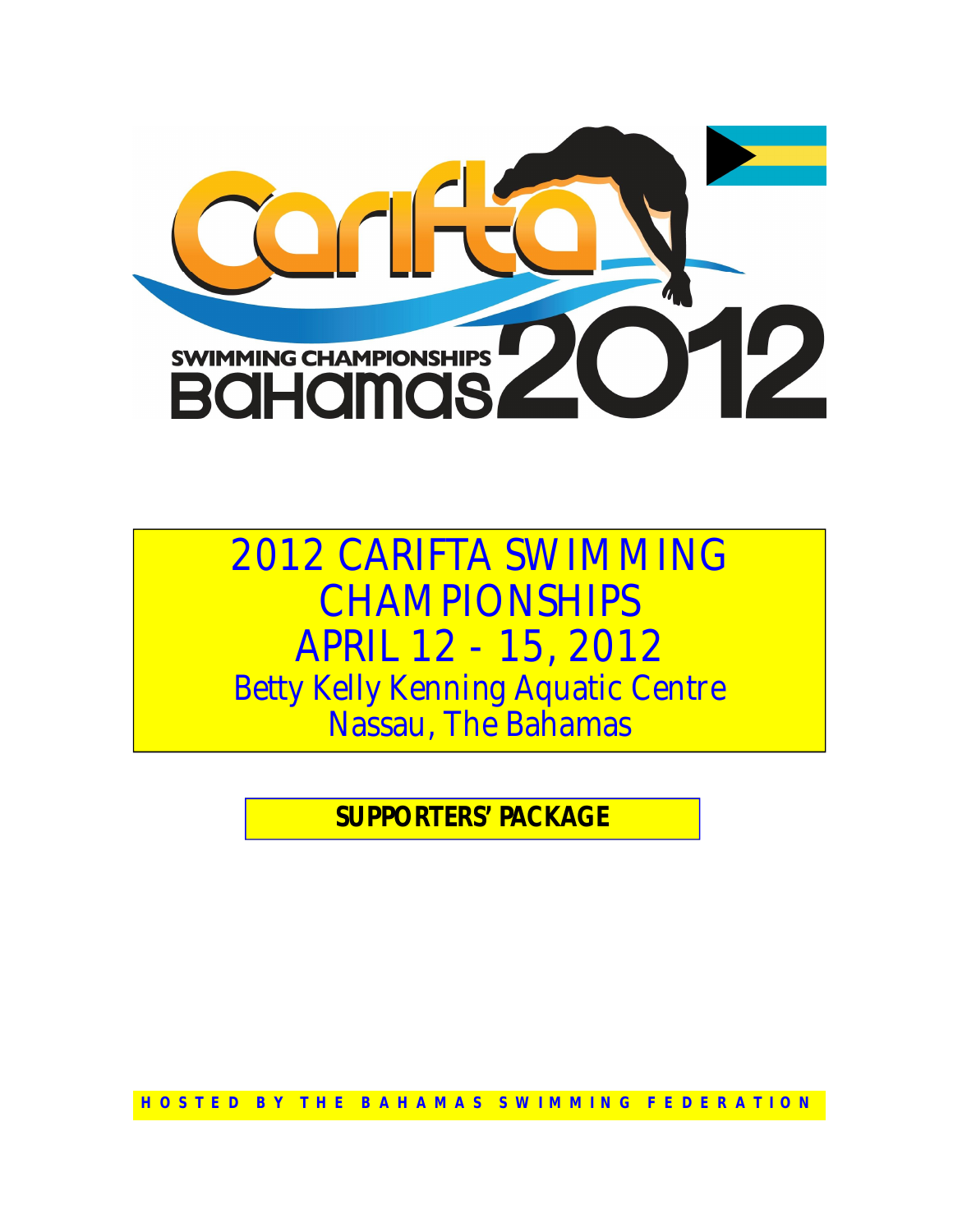



## SUPPORTERS' ACCOMMODATION PACKAGE

We are pleased to offer the following Supporters' Accommodation Package for the CARIFTA Swimming Championships 2012, The Bahamas. Arrangements can be made directly with the hotel of your choice. All rates are **net rates** and **do not** include additional taxes and gratuities.

#### **Sheraton Nassau Beach Resort - www.starwoodhotels.com/sheraton**

**US\$169** *(per night/single occupancy);* **US\$189** *(per night/double occupancy )* **USE RATE CODE - CARIFTA**

#### **FOR RESERVATIONS CALL - Lenora Greene at 242-327-6000 ext 860191 or Email - Lenora.Greene@sheraton.com**

*The rate includes breakfast which is available from 6:30 am - 10:00 am. The Sheraton is 5 miles (12 minute drive) from the airport and a 5 –10 minute drive to Betty Kelly Kenning Aquatic Centre.*

#### **Superclubs Breezes (all inclusive) - www.breezes.com/bahamas**

**US\$130.00** *per person per night* (Double Occupancy–Deluxe Garden view)

**US\$170.00** *per night* – (Single Occupancy–Deluxe Garden view)

**US\$117.00** *per person per night* – (Triple Occupancy–Deluxe Garden view)

#### **USE RATE CODE - GRCARIFTA2**

## **FOR RESERVATIONS CALL - 242-327-5356**

*Breezes is 5 miles (12 minute drive) from the airport and a 5 –10 minute drive to Betty Kelly Kenning Aquatic Centre. Breakfast is served from 6:30 am - 10:30 am. Please also note that Breezes is an adult and <sup>14</sup> years & over only resort.*

## **British Colonial Hilton - www.hilton.com/bahamas**

**US\$169.00** *per room, per night and includes full buffet breakfast available from 6:30 am - 11:00 am* (based on single/double occupancy).

#### **USE RATE CODE**

#### **FOR RESERVATIONS CALL - 242-302-9032**

#### **or FAX - 242-302-9011**

#### **or Email - Dwayne.Turnquest@hilton.com**

The Hilton is a 15 - 20 minute drive from the airport and a 10 –15 minute drive to Betty *Kelly Kenning Aquatic Centre.*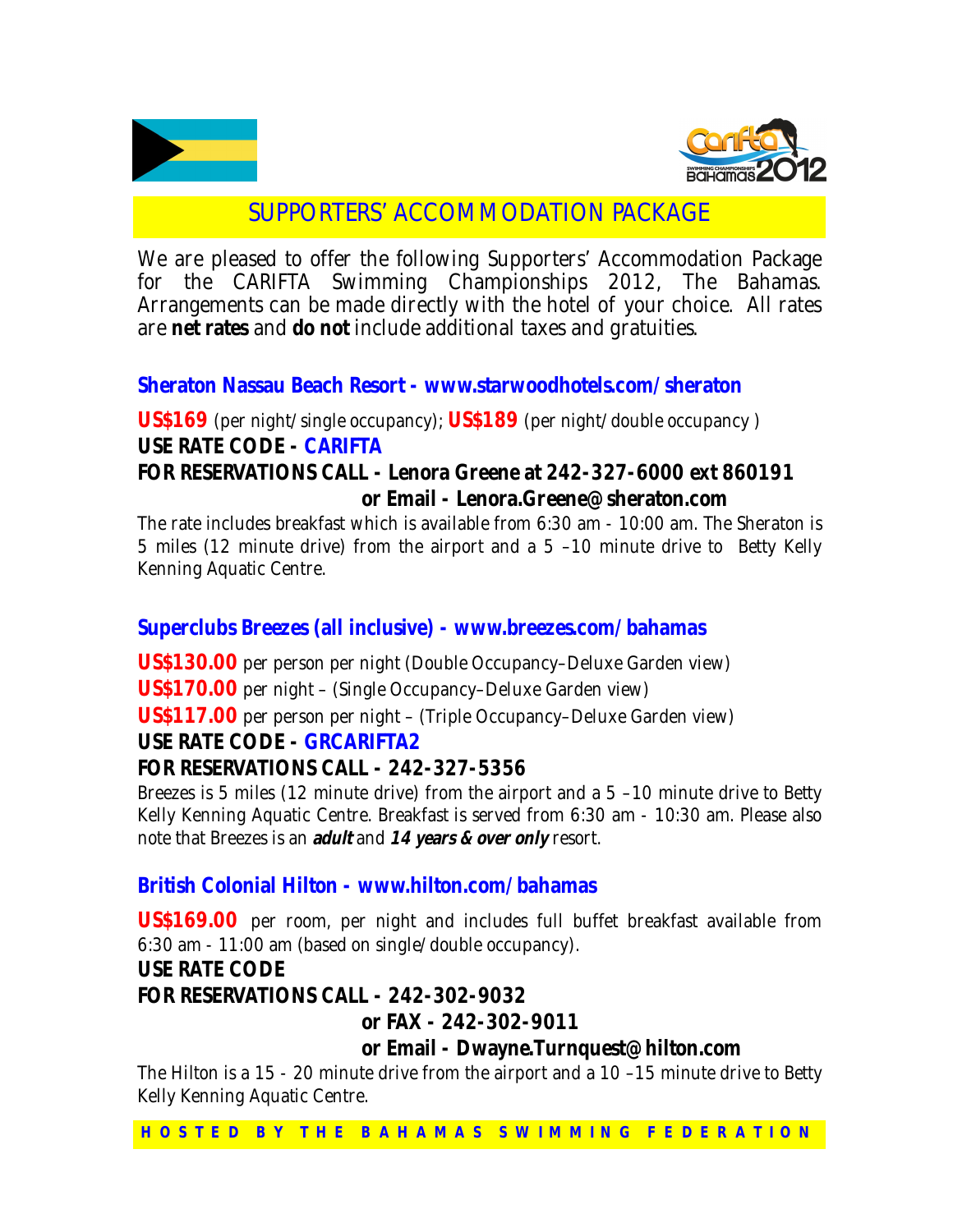



# SUPPORTERS' EVENT PACKAGE

Your Supporters' Event Package includes:-

- $\Rightarrow$  Roundtrip Transportation to/from the Lynden Pindling International Airport and hotel
- $\Rightarrow$  Daily roundtrip transportation to/from Betty Kelly Kenning Aquatic Centre from April 12 -15, 2012
- $\Rightarrow$  Entry Pass (Wristband)
- $\Rightarrow$  Souvenir Booklet
- $\Rightarrow$  Session Programmes
- $\Rightarrow$  Closing Ceremony Pass

COST **US\$195** (if received by March 16, 2012) **US\$210** (if received after March 16, 2012)

Your wristband must be worn at all times as this will allow you access to ground transportation and entry to all swimming events.

Please complete registration form and fax to 242-323-1713 or email to cariftaswimming2012@gmail.com.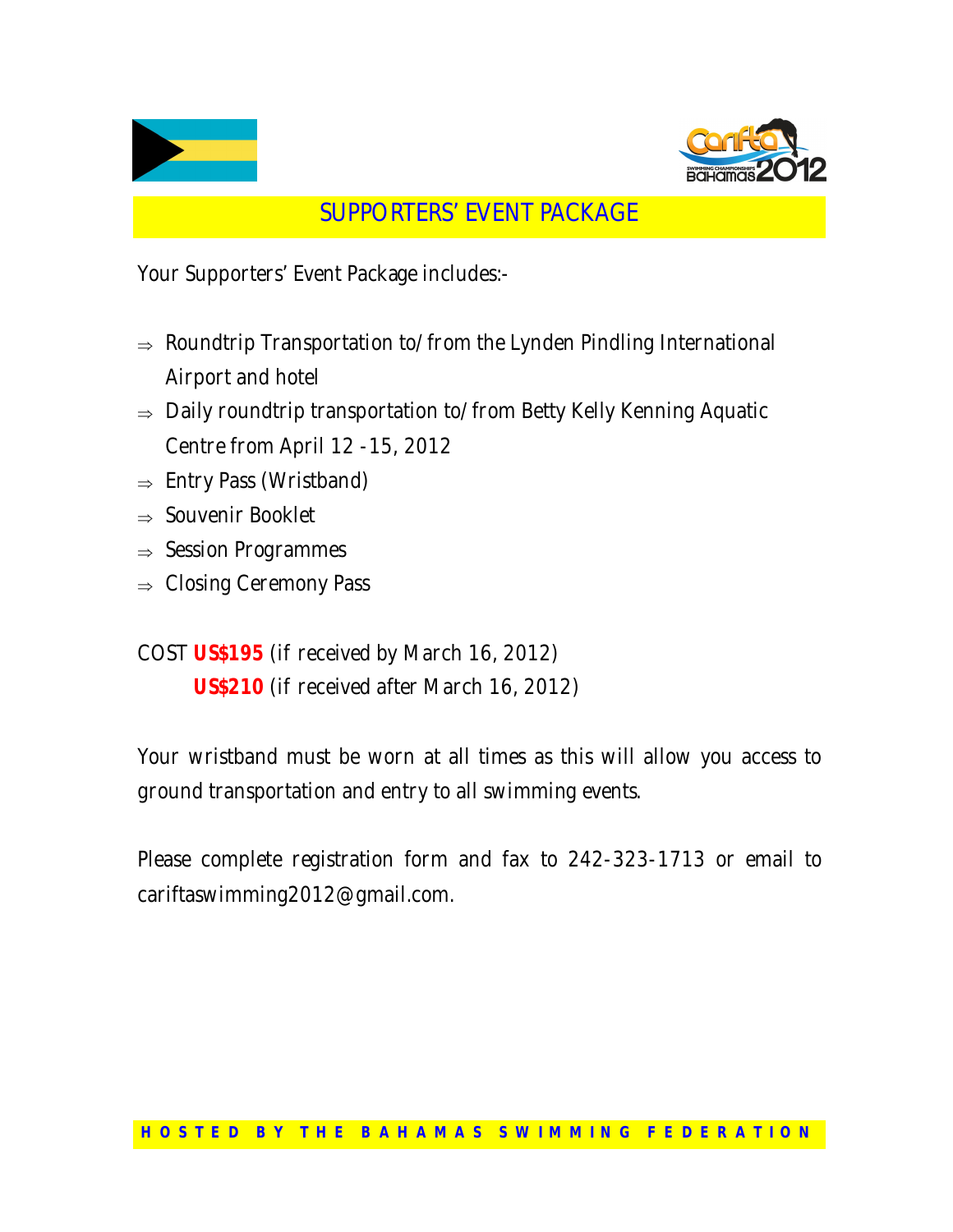



REGISTRATION FORM

## **PLEASE PRINT**

| <b>NAME</b>                                  |                                                                |                                                                                                                                                             |
|----------------------------------------------|----------------------------------------------------------------|-------------------------------------------------------------------------------------------------------------------------------------------------------------|
| <b>ADDRESS</b>                               |                                                                |                                                                                                                                                             |
| <b>COUNTRY</b>                               |                                                                |                                                                                                                                                             |
| <b>PHONE</b>                                 |                                                                |                                                                                                                                                             |
| <b>Arrival Details</b><br>Date _____________ | Flight # _______________                                       |                                                                                                                                                             |
| Departure Details<br>Date ____________       | Flight $\#$ _______________                                    |                                                                                                                                                             |
|                                              | <b>METHOD OF PAYMENT</b>                                       |                                                                                                                                                             |
|                                              | () Visa () Master Card () *Wire Transfer                       | *Please see Wire Transfer Instructions in the Appendix below                                                                                                |
|                                              |                                                                |                                                                                                                                                             |
|                                              |                                                                |                                                                                                                                                             |
|                                              | Security Code (3 digit number of the back of card) ___________ |                                                                                                                                                             |
|                                              | <b>CREDIT CARD AUTHORISATION</b>                               |                                                                                                                                                             |
|                                              |                                                                | I hereby authorize the Bahamas Swimming Federation to charge to the above credit card<br>for the Compatible Equat Declare officed for the 2012 CADIFTA Code |

for the Supporters' Event Package offered for the 2012 CARIFTA Swimming Championships in Nassau, The Bahamas.

#### *Signature Required*

Date  $\Box$ 

Please complete registration form and fax to 242-323-1713 or email to cariftaswimming2012@gmail.com.

## **DEADLINE: MARCH 16, 2012**